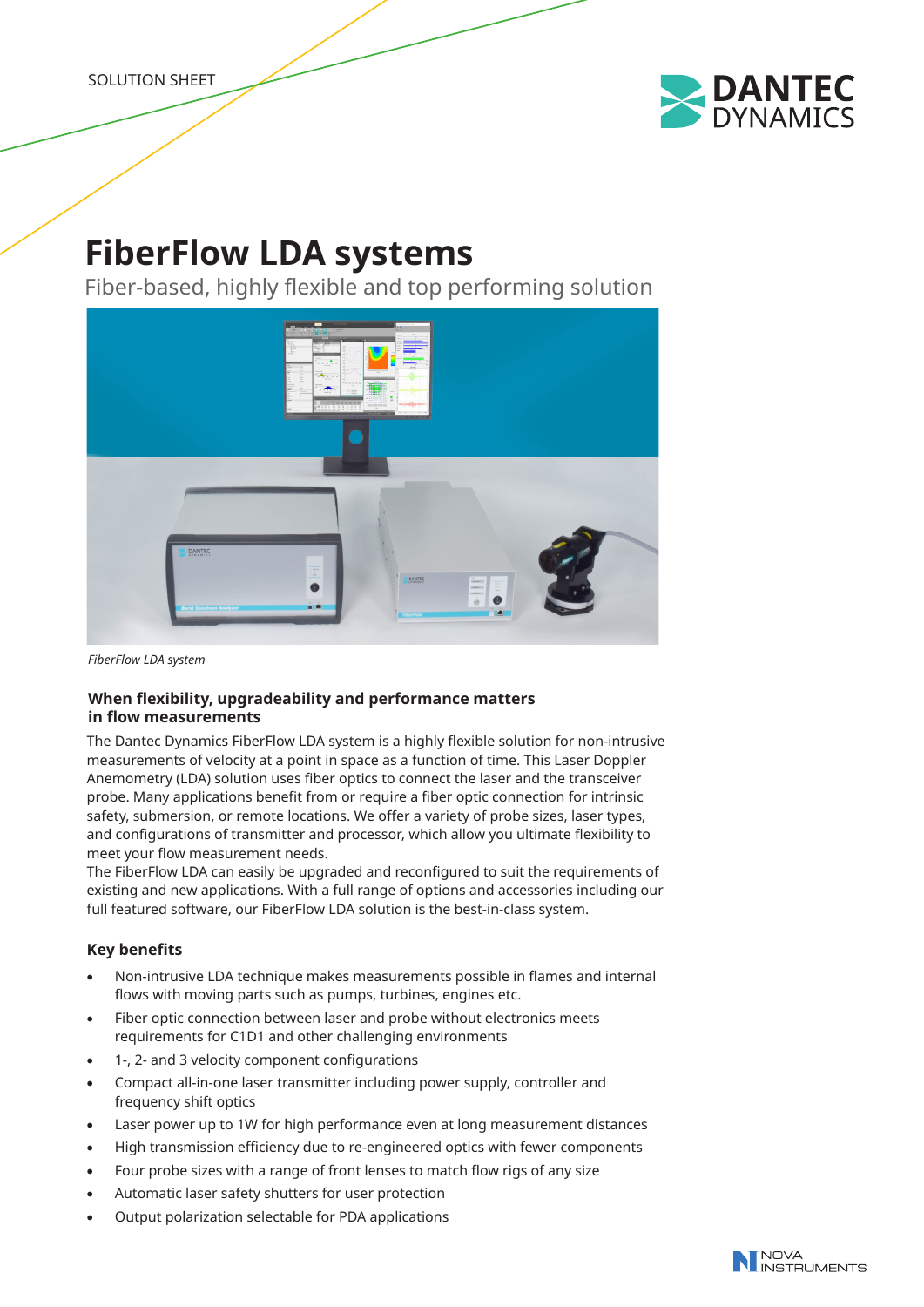## **The FiberFlow LDA solution in brief**

Laser Doppler Anemometry (LDA) is an optical technique ideal for nonintrusive 1D, 2D and 3D point measurement of velocity and turbulence in flows in a wide range of fluid mechanical applications. It is based on the Doppler effect of laser light scattered from seed particles that follow the flow. The main benefits of LDA over other methods is that the transfer function is linear, small measurement volumes are possible, and the absolute accuracy of the measurement results are unmatched due to calibrated Doppler constant and signal processor performance.

The solution is based on four core components: Probe, transmitter/laser, signal processor, and software.

The modular design allows you to choose between two performance levels of the signal processor, three laser power levels, and optics for one, two, or three velocity components. Four sizes of probes allow measurements from distances of a few cm up to several meters.



*Standard 1D, 2D and 3D LDA FiberFlow solutions*

### **Transmitting optics**

#### *Compact all-in-one optics*

The LDA FiberFlow solution uses optical fibers to connect the lasers, probe, and detectors making the transceiver probes compact and easy to mount on a traverse. The fiber cable to the probe can be up to 20 m long. This makes it the ideal LDA solution for large facilities or where limited access to the test area is required.



*flow. TU Freiberg\**

*The FiberFlow laser transmitter and a 60 mm probe.*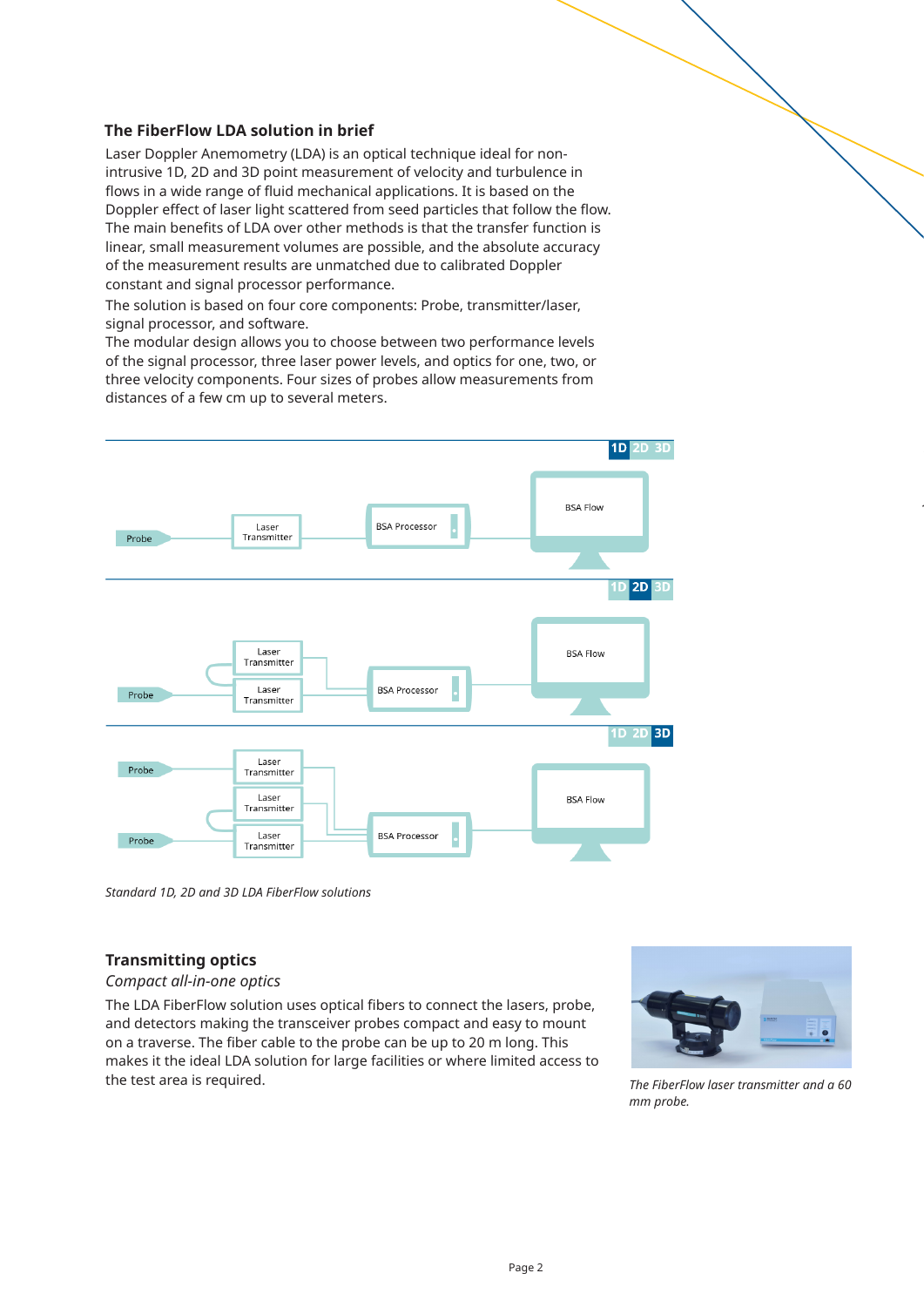#### **Processor**

#### *Fast & powerful all-in-one processor*

The BSA F600 processor is a fast and powerful all-in-one processor. With Ethernet, wifi and USB interfaces included, the processor can be connected to a PC via a local area network, wireless or cabled. In large facilities or where remote access is required, these features make it easy to have the processor near the experiment and separate the PC at a long distance away for safety and/or convenience.

The processor's 120 MHz bandwidth covers a wide velocity range, up to several hundred m/s depending on the optical configuration. System setup is very easy and user friendly: the setup is done directly in velocity units, based on a center velocity and a velocity span value.

The processor's on-line signal monitor provides immediate feedback about signal quality, data rate and validation, the coincidence between channels, PM anode current and high voltage. This is a powerful tool for optimizing set-up and monitoring of experiments.

For further details on the processing performance, please consult separate data sheet on "Burst Spectrum Analyzer (BSA)" on our website.

#### **Data Analysis**

#### *The most flexible and comprehensive software for LDA measurements*

The BSA Flow software is comprehensive, easy to use, and includes extensive graphics and data exchange features. The system setup including the optical configuration as well as processor settings is controlled via the software. Tools are provided which enables user-defined data analysis and display, which is dynamically updated during measurements. Data analysis can be customized with a built-in Calculation module as well as a MatLab link for ultimate flexibility. Graphical output includes vector plots, 2D line and scatter plots, and 3D plots. Graphic results can be transferred to a measurement report in pdf or HTML format. Numerical output includes binary, ASCII, MS Excel, and TecPlot formats. For further details on the software performance, please consult separate data sheet on "BSA Flow Software" on our website.



*BSA Flow with Advanced Graphics add-on*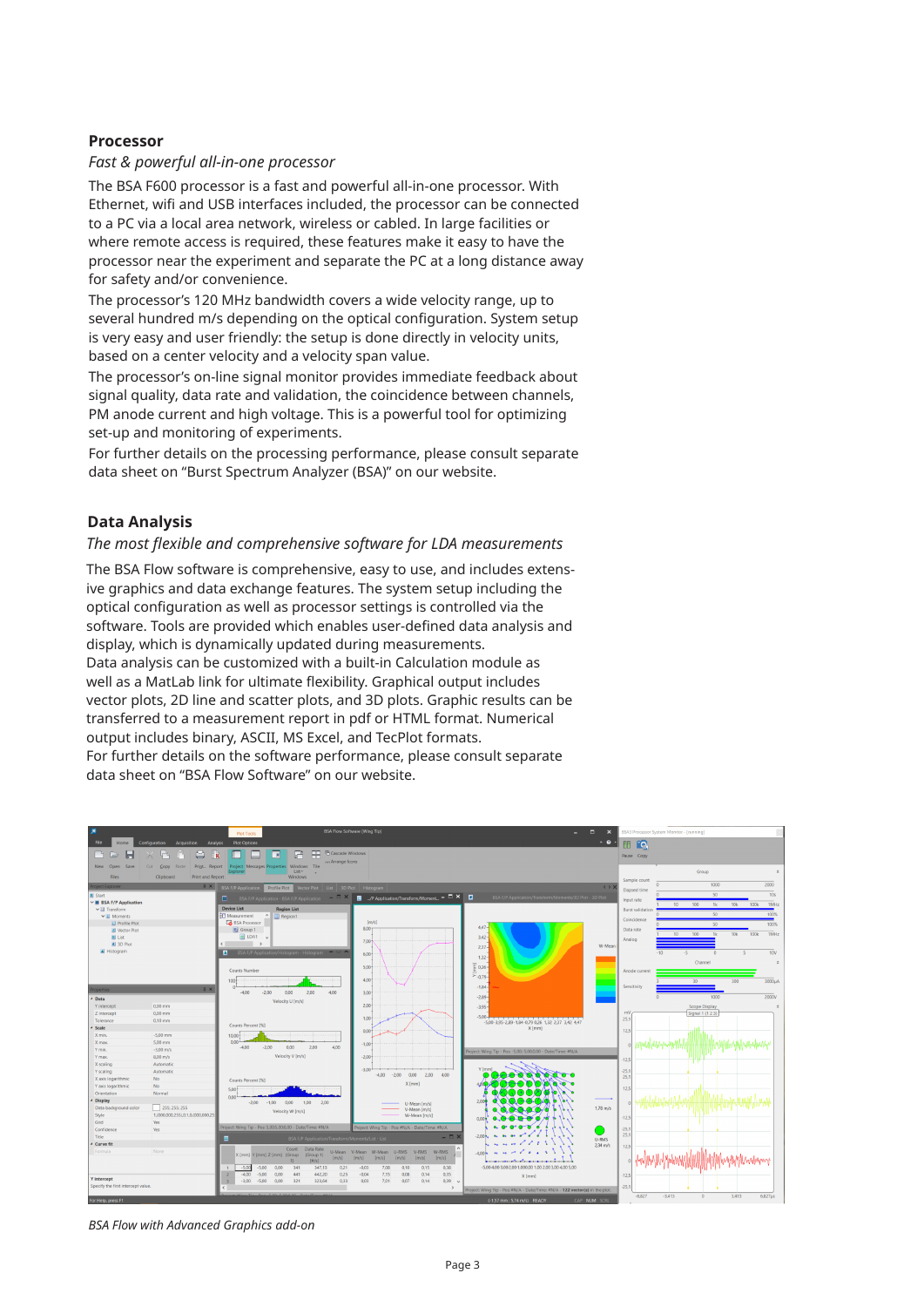#### *FiberFlow LDA configurations*

The FiberFlow LDA solution is offered in the following 1D, 2D and 3D configurations.

| <b>Standard</b> | <b>Probe diameter</b> | <b>Transmitter &amp; laser</b> | <b>Processor</b>            | <b>Software</b>             |
|-----------------|-----------------------|--------------------------------|-----------------------------|-----------------------------|
| 1D              | 60 mm                 | 532 nm 100 mW                  |                             |                             |
| 1D              | 60 mm                 | 532 nm 300 mW                  | <b>BSA F600</b>             | <b>BSA Flow Software</b>    |
| 1D              | $60 \text{ mm}$       | 532 nm 500 mW                  | (120 MHz max.<br>frequency) | Advanced<br>Graphics add-on |
| 1D              | $60 \text{ mm}$       | 532 nm 1W                      |                             |                             |
| 2D              | 60 mm                 | 532/561 nm 100/100 mW          |                             |                             |
| 2D              | 60 mm                 | 532/561 nm 300/300 mW          |                             |                             |
| 2D              | 60 mm                 | 532/561 nm 500/500 mW          |                             |                             |
| 2D              | $60 \text{ mm}$       | 532/546 nm 1/1W                |                             |                             |
| 3D              | 60 mm                 | 532/561/660 nm 100/100/100 mW  |                             |                             |
| 3D              | 60 mm                 | 532/561/660 nm 300/300 /300 mW |                             |                             |
| 3D              | 60 mm                 | 532/561/660 nm 500/500/500 mW  |                             |                             |
| 3D              | 60 mm                 | 532/546/520 nm 1/1/1W          |                             |                             |

#### **Options**

The modular design of the FiberFlow system provide for several configurations to meet the needs of the measurement application. The options include:

**Probes**: 14 mm and 27 mm probes are suitable for confined spaces and/or small flow rigs. 112 mm diameter probes are well suited for larger facilities with up to >1m measurement distance.

**Beam Expanders**: Improves the signal quality (SNR) and reduce the measurement volume size especially at longer measurement distances. Available for 60 mm and 112 mm probes.

**Processors**: A wider velocity range can be covered using the BSA F830 upgrade which offers 230 MHz max. frequency. Supersonic and Hypersonic speeds can be measured depending on the optical configuration.

**Software**: Spectrum/Correlation Add-on, Cyclic Phenomena Add-on, Scripting and MATLAB link Add-on, LIF and Parametric Analysis Add-on.

**Traverse**: Traversing mechanism can be added to the system, to be controlled from the software so that fully automated experiments are possible.

Several standard traverse controllers are supported in the software. For further details on the software performance, please consult separate data sheet on our website.

**Seeding:** For air flows a range of liquid droplet and solid particle seeders are available. For liquid flows, we offer a variety of seeding particles. Please see separate data sheets on our website.

**Calibration:** Traceable calibration is available for systems with 60 mm probes. The calibration data is read directly into the Software from a CD provided with each lens. Please see separate data sheet on our website.